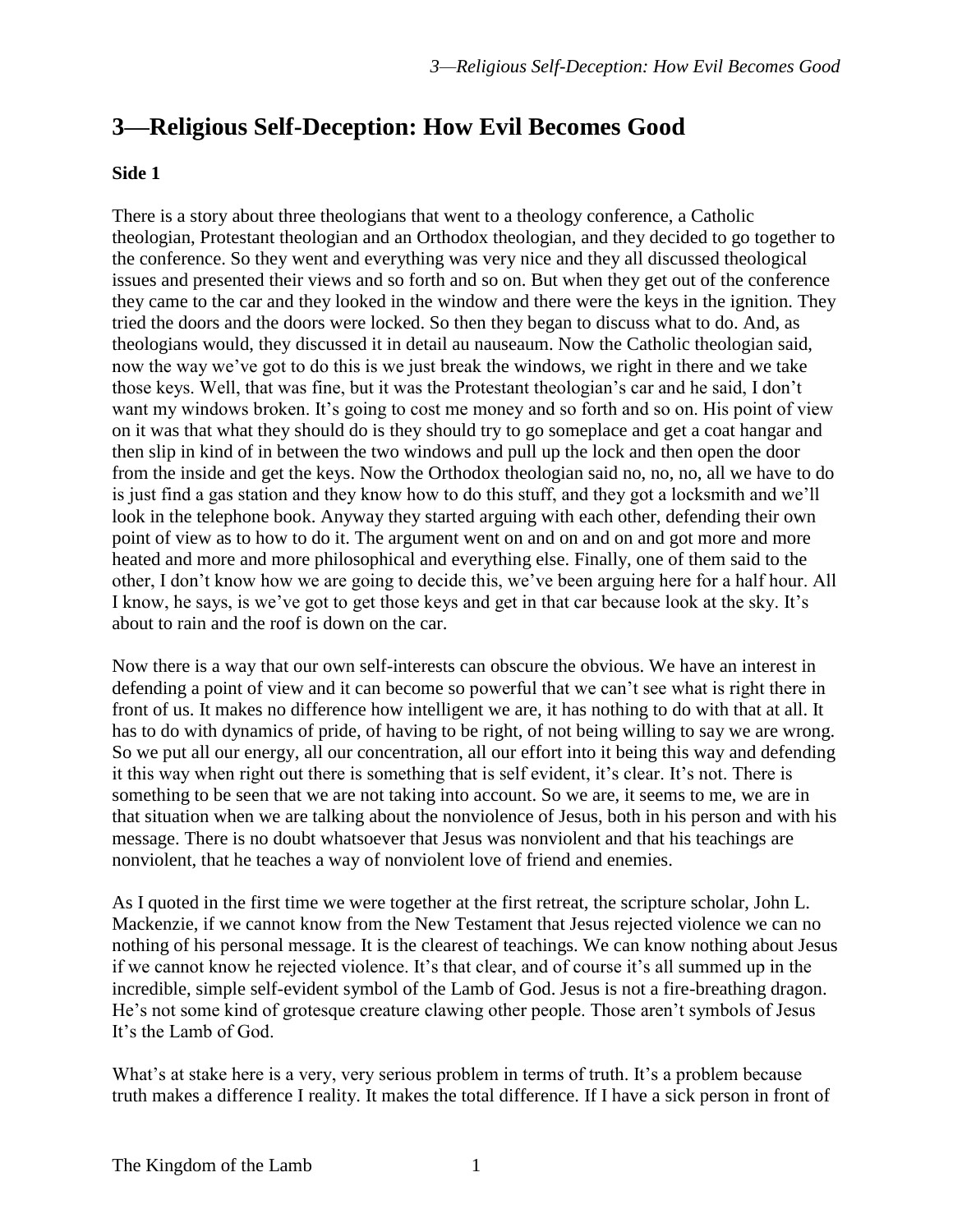me and this person, let's say what they need is a nitro glycerin pill or they'll die of a heart attack, and I'm all concerned and I'm full of compassion and so forth, but I know nothing about medicine and I say, well they need something and I give them an arsenic pill. They are dead. There is an objective truth that has to be taken account of here. There is something objectively going on that requires a response. The definition of truth, philosophically is, truth is the conformity of mind to reality. Truth is the conformity of mind to reality. The more the mind is in conformity with what is real, the more the person is participating or in possession of the truth. What that in fact means is, the falsehood or a lie is by definition illusion. It is non-reality. To participate in a lie is to participate in what does not exist. We use up our lives for something that is objectively a phantasm, a phantom, a non-reality. The philosophical definition of a lie, and I know you will appreciate this, the philosophical definition of a lie is, the misplacing of the ontological imperative. Now that if doesn't excite you, the ontological imperative is, I S, it is the misplacing of the word is. When we misplace where the word is goes in a sentence, we tell a falsehood. So, for example, if someone says to me, what direction is it from Dublin to Paris and I say well let me see, go west. West is the direction to go if you want to go to Paris. I've misplaced the is. I put the is not with what is real, but what is illusionary. If you want to go to Paris you have to go east. So, also, in everything that we do. This is the way to Paris. When it is west, it is not the way to Paris. It's misplacing the is.

Now we understand that human beings are gregarious. We must live together. There is no such thing as a self-made man or woman, that's utterly illusionary. Every human being is dependent from the crib on a network that goes into the thousands and tens of thousands and sometimes millions. For these lights to be on in here today there are thousands upon thousands of people that have to be working. We are all, we are totally interdependent independent entities. The notion that we are self-made and that we're in- this is nonsense. That being the case, that we are gregarious, we can see what the problem is with the lie—the untruth, the illusion. If I ask you a question, or we come to an agreement, and then you give me an illusionary and untruthful, a false answer—we've got trouble on our hands on a small scale. If it happens too much, we've got big trouble on our hands. For example, if someone stops you in the street, and they say to you out here, and, and, and, they say which way should I go to Dublin? And you tell them, oh, you go southwest. Well, they're dependent upon you for directions, as in other situations you're dependent upon other people for truthful answers. Now once people stop telling each other the truth, all kinds of terrible things happen, internally and societally. Because you can no longer trust that what people are saying is in fact what the reality is.

Now, there is an intimate relationship between truth and meaning. A relationship that cannot be broken. Since truth is what is real, the very structure of the human being requires that to do something, for that human being to do something meaningful, they have to participate in what they consider the real. When they participate in what is untrue or illusionary or false, it comes out as meaningless activity for them. There is an intimate connection between truth and meaning. Living the real and meaning. Now, once again, if, if I continually lie to you, and tell you that something is real that is not real that is not real, that is illusionary, and therefore you, you lose, use your life up in terms of what doesn't have existence—too much of this will cause chaos in society. Suppose, for example, you and I agree to build a bridge, and I say okay, I'll go over the side of the river and I'll start building, you say yeah, I'll start building over here. And I go over there and I start building halfway out, and so forth and so on, and I get halfway out and I look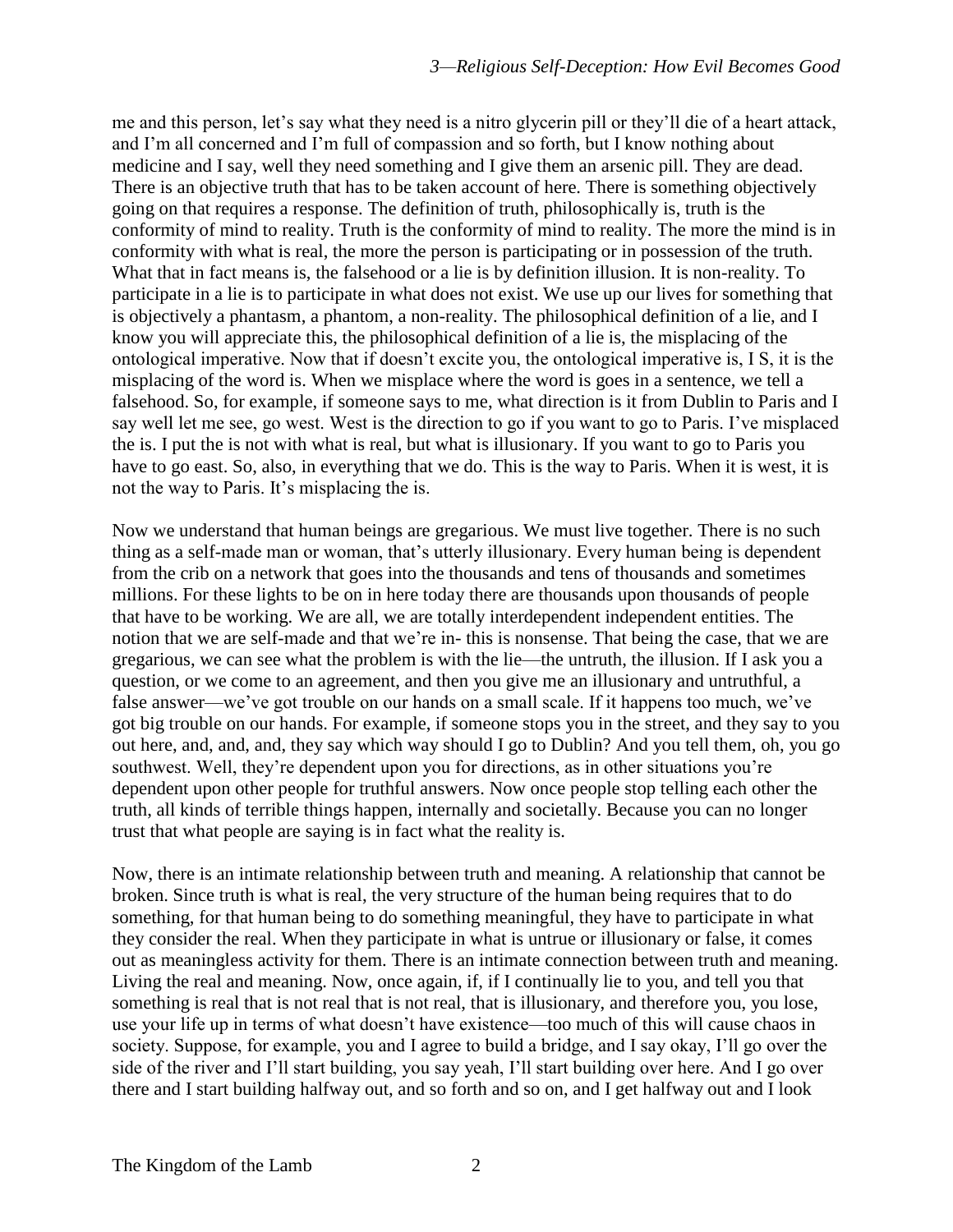and there's no bridge—the other half isn't there, it's never been started. You never intended to build it. When I went over the other side to start building, you left. Well how much of that could human beings tolerate?

Said another way, said another way, there is probably no greater cause of violence in the world than the lie. Than the lie. Because when you make me use up my time continually for something that I find out is illusionary, you've put me in terms of using my life, in terms of using it up for what is meaningless and worthless. And a society can't function too long with people on a grand scale living in that experience, let alone get things done. And so, in the first world today, which is our world—United States, Ireland, England, France, Japan, and so forth and so on—there is come what is to be called mobile truth—mobile truth. Mobile truth is that phenomena when people move from institution to institution, and simply adopt the truth of the institution, without any reference to whether it's objectively true or not, just that they're in this institution now, this is what this institution says, they'll say it and they'll believe it. For example, the fellow sells, you know, the fellow sells cars, and he sells, and he sells Ford cars. And he says how good Ford cars are and how wonderful they are, how bad General Motors cars are, and so forth and so on, and they're really good and so forth, and General Motors are really terrible, and he get fired by Ford and he goes over to General Motors, gets a job selling and he says how wonderful General Motors cars are, how bad Ford cars and so forth and so on. That people's sense of truth is not determined by what is objectively there, but by what is expedient to them at the moment in terms of their survival. Hence they will say what has to be said in order to get by in the moment. This of course is not just something that goes on in terms of car dealers.

Now here's the problem. When a society begins and people begin to function on the basis of people just kind of saying, oh they didn't really that, meaning they're not telling the truth, trust breaks down between people. And the only trust, the only alternative to trust between people is that people have to have a way of coercing others into doing what they want. The more the trust breaks down, the more violence enters into the society. But worse, the more everyone becomes involved with being unconcerned about truth. Just unconcerned about it. Truth doesn't mean anything anymore. What is absolutely essential for meaningful human existence no longer has any meaning. Cardinal Newman—I used to teach a work by him—but anyway, in that work he, this is back when I taught university, in that work he, he said something like let Heaven and Earth fall before I lie—let Heaven and Earth fall before I lie. And, and the students would say, come on—a little lie, what's a little lie? The guy's overdoing it, a religious fanatic, you know let Heaven and Earth fall before I lie. Now, of course, he was talking on one level about what, what happens between human beings when one human being says to another, what is, what is the way to, to, to, to, to uh, to go from, from, from Anooth to Dublin, and someone says go southwest. There's something really bad going on there—something that is not human, and carried out far enough, it causes all kinds of trouble beyond itself. But that is not primarily what Newman was talking about. What Newman was talking about was fundamentally what examination of conscious is supposed to be all about. Examination of conscious before God and preparation in our case as being Catholic, the sacrament of reconciliation, is not in the first instance primarily about a laundry list of sins. It's about something else altogether. What Newman was talking about was this—every human being who lives, makes no difference how intelligent they are or how unintelligent they are, what culture they come from or what language they speak, male or female, religion, it makes no difference whatsoever—every human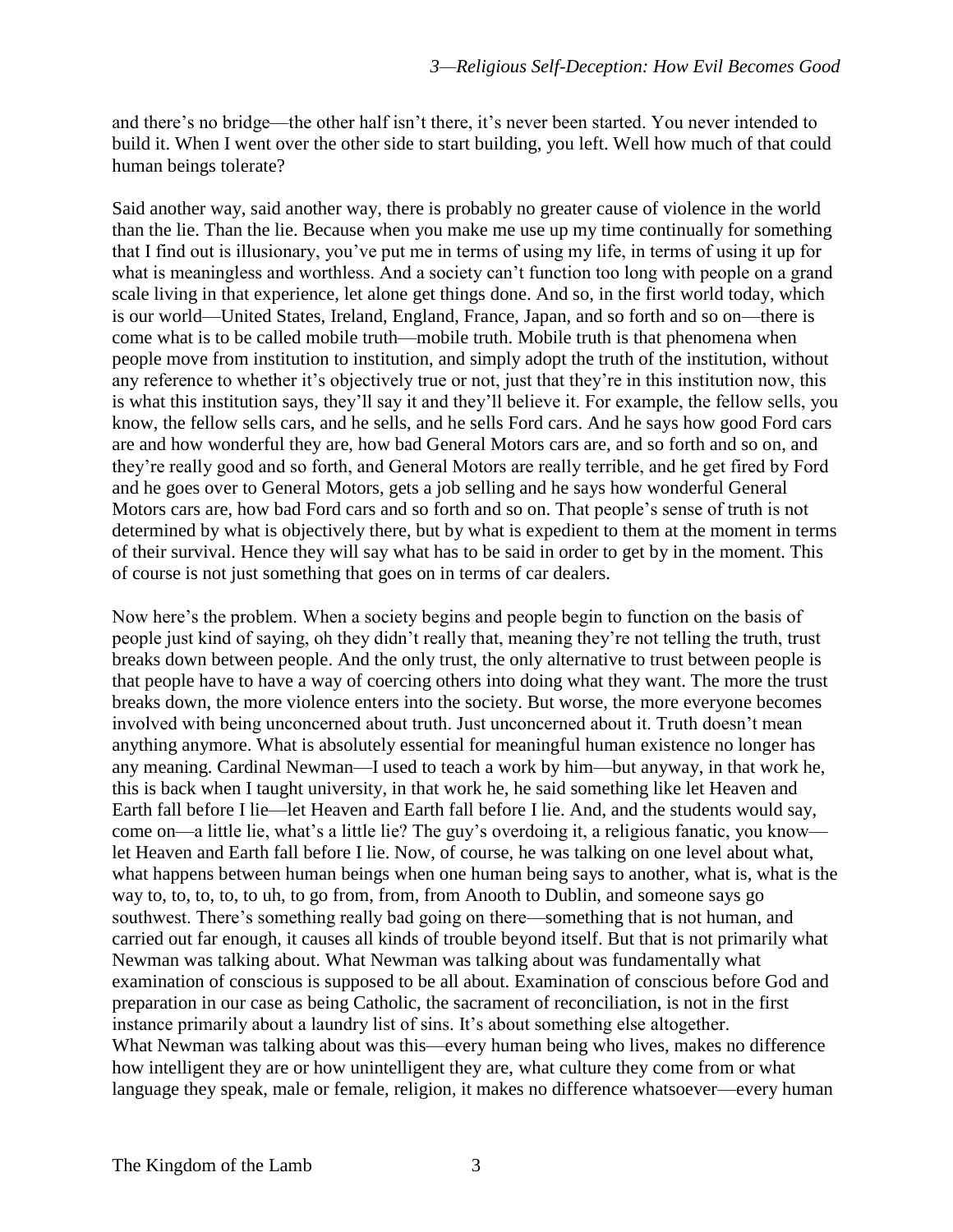being who exists thinks logically. If I want to get from here to there, I choose, I think well here are the steps I have to logically take to get from here to there. If I want to write on the board here, I say well the steps are- I have to pick up the pen and walk and so forth and so on. We think logically.

However, logic is just a set of principles that govern thought. The critical element is what are we thinking about—and this is what Newman is talking about. Every human being who lives, starts his or her thinking with what are called self-evident first premises. Truths, self-evident first truths—truths that are true, not because they can be proven, but because they are evidently true to me, to the self. That's where all thinking begins, with self-evident first principles or truths. No one outside myself can say they're untrue—they are true to me. They can't be proved to be untrue, because they are self-evident to me as true. And that's where every human being starts to think with his or her own notion of truth. Then, then we apply the rules of logic. And the premises plus the logic produce the conclusions. And then we can make our conclusions operational, and we can even get statistics on how well we're doing. And from this point, from the logic point on down, it can all be checked by someone outside of ourselves. Someone can say there's faulty logic at that point. Someone can say, these conclusions that you've reached cannot be reached in terms of this logic and this premise. People can say, this, these are your conclusions but look, you are not making these operational over here. And of course people can point out the flaws in your statistical analysis. Everything after the self-evident moment of thinking can be checked by someone outside yourself. This you are alone with. And here's what Newman meant when he said—let Heaven and Earth fall before I lie. What happens to the human being if he or she lies to him or herself at this point—at the point of what is self-evident to them? If they tell themselves that something is true that is untrue? Note, they can apply impeccable logic to it. They can reach conclusions that the logic and the premise will absolutely verify. They can make it operational, and they can even get statistics on it. The only problem is, they have started in the beginning by saying something is that they know is not. By saying something is reality that's illusion, by saying something that's true is untrue.

And you see what happens. What happens is, it is literally possible in history, the personal history of the individual and the collective history of the society, to build a world on a lie—to build a world on an illusion. You can construct—Alice Huxley refers to it as the construction of madness in reason's mask. It is absolutely possible, and yet in the end it has to prove destructive—why? Because it is not real—it will eventually come up against reality, and it will come up against it in a cataclysmic way, in a destructive way.

The reason I'm mentioning all this, is because of what is obvious in terms of what we're doing. The Gospels are blindingly clear on the teachings of Jesus—Jesus teaches a way of non-violent love of friends and enemies, and Jesus as a person lives it very, very clearly, there is no question about it. No one even fights that anymore. And He calls His followers to—we are called to love as He loved, we are called to follow Him. Yet we are in a state where we have about 95% of the Christians at least—Catholic, Orthodox, and Protestant—who are willing to say that they are following Jesus, who want to follow Jesus, who accept baptism, who even pray—and they'll simply ignore or put in it's place something else in terms of Jesus' teachings of non-violent love of friends and enemies. That is—we have about 95% of the Christian population that will kill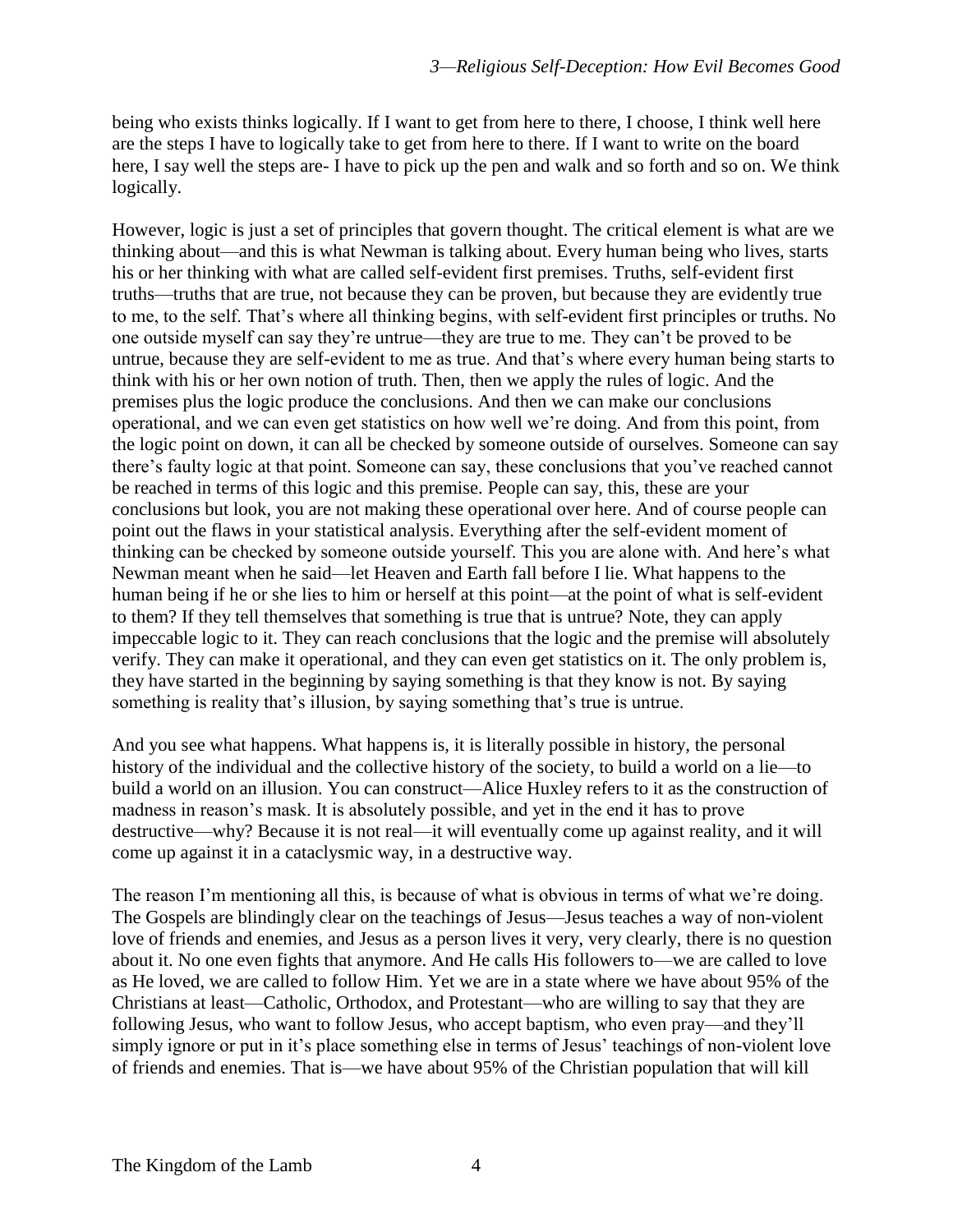people and think they're following Jesus. Even though it is explicitly contrary to what Jesus taught and what Jesus lived.

What has taken place, and I want to be clear, what has taken place is that people, mind you, people actually believe this. I myself came out of sixteen consecutive years of Catholic education, from elementary school all the way through college, and walked right into signing up for the United States Marine Corps to fly planes. Without a thought that there was anything wrong. My entire structure of Catholic education, which would have been no different if it were Protestant or Orthodox, said it was—there wasn't a problem in the world, in terms of going out and killing people who were the enemies of the United States and following Jesus. It never entered my mind. But what's at stake here is this—is that if this is wrong, if where I start is wrong, everything will fall into place, but it will fall into place in terms of untruth.

Now, this process is known in secular thought as the process of religious self-deception. The person deceiving himself or herself about the fundamental truths of their religion. In philosophical language, it's called bad faith—which doesn't mean Christian faith is good and Buddhist faith is bad—it means the person deceiving him or herself, in terms of what are the basic truths of their faith.

## Side 2

In scripture, it's called the sin against the Holy Spirit, the unpardonable sin. Why? Because if we lie to ourselves here, we will build a whole world, we will build a whole world. If we call evil good at this level, if we call what is objectively evil good here, we will build a whole world to justify it. One does not ask forgiveness for doing good. God forgives everything, all we have to do is ask. God's forgiveness is infinite, there is no immorality, there is no sin that God doesn't forgive and will forgive like that—God's mercy is infinite, total. The only condition on forgiveness is that we ask to be forgiven. But once we call evil good, we no longer ask for forgiveness. We build worlds out of it, and we call those worlds good—even if the fruits are producing disaster for us. We continue to call them good.

The first World War was a horrendous phenomena. If you've ever seen the pictures of it and so forth and so on, people not understanding the work—generals not understanding the workings of modern weapons, and soldiers getting up, both sides, getting up out of fox holes and trenches and so forth, and coming across flat fields, and being killed to the tune by the machine guns now, they were fighting as if they were still fighting with rifles, and being killed to the tune of 50, 60, 70 thousand a day—all sides, all sides in the war were Christian, and all sides justified what they're people were doing. Gandhi in the middle of the First World War said, "I know I am walking on eggs, but I am certain that European Christianity does not understand the Asiatic Jesus." "I know I am walking on eggs, but I am certain European Christianity does not understand the Asiatic Jesus." And I will say today, there is no possibility that the Christians of Bosnia, Croatia, and Serbia understand the—Jesus. They are functioning in a world of total falsehood in terms of the Gospel—as was England, and America, and so forth, in terms of the Iraqi business, or the second World War, and so forth and so on. Mass murder, under the name of Jesus. Yes, under the name of Jesus—why? Because—not one on the main line churches says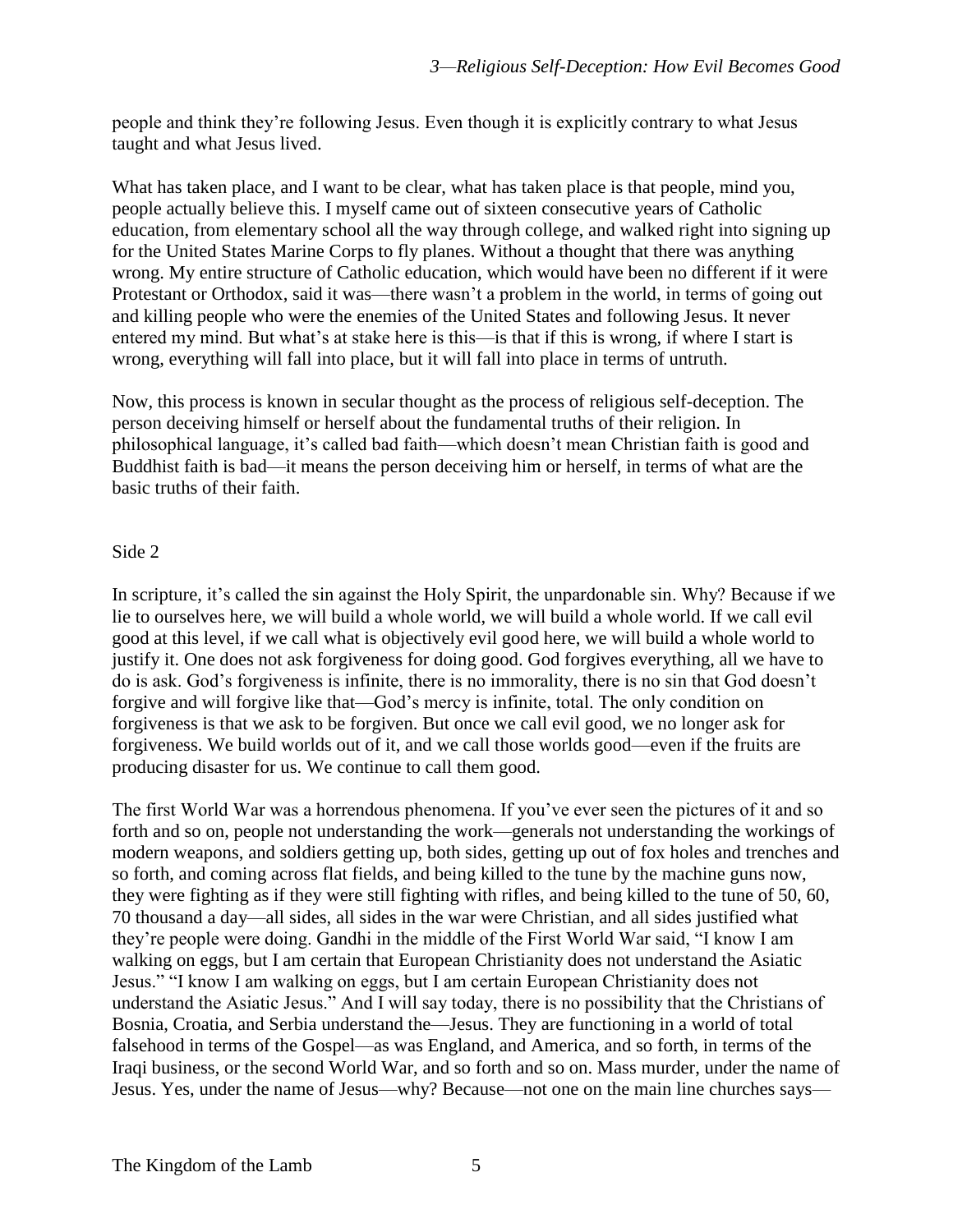Catholic, Orthodox, or Protestant—that if someone goes out a flies over Iraq, and napalms whatever they napalm there, they have to go back and go to confession before they can be in communion with the Church. It's all legitimatized, and it's all legitimatized on the basis of something that's been called good that is evil at the beginning.

For example, the just war theory—it is a logical masterpiece. No one pays any attention to it, but it's a logical masterpiece. You can't find—it is perfect, and it's, you know, and you can look at it, and then it's made operational, people get their statistics and on and on and on. It's a logical masterpiece. There's only one problem—it's something Jesus never taught, and it depends for it's operation on doing all kinds of things that Jesus forbad. That is, you can't do it and love as Christ loved—it's self-evident. Except no one looks there. Everyone looks beyond the first step. About 20 years ago when the United States started killing people again in the electric chair, the first man killed was a man by the name of Gary Gilmore. And he had killed people, and he was to be executed I guess by a firing squad at that time, he was to be executed by a firing squad. And I was in the house of an Irish Catholic lady, she's about 70 years old, friend, life-long friend, and the news came over the radio that Gary Gilmore was dead. And, and she said, she said, well thank God they got rid of that hangman. And I said that's really not the way the Christian should look at this, and she said, "he killed people, and it says right there in the Bible, an eye for an eye, a tooth for a tooth." I said, okay, it says that, but let's take a look at it. So I went and I got the Bible that was in the house, I took it out to Matthew 5, and so forth and so, I said—here is says, Jesus says right there—you've heard it said in old, an eye for an eye, a tooth for a tooth, but I say to you turn the other cheek, walk the extra mile, ?????????? love your enemies. And she says to me—this exact words, never forget them—she says to me—don't start reading the Gospel to me or I'll have no religion at all. Now, admit, at least, someone 20 years ago who is 70 years old, would have been brought up in the Church of, starting about 1900 and coming forward—and have very little acquaintance with, with, with, with scripture of any kind, for that matter. But what she understood was, what she understood was that if she ever start looking, a lot of things that she thought were good would come out evil. And she said it—don't!

Clarence Jordan who was a Baptist minister in the United States during the second, well, before the second World War, during the second World War—but he founded an integrated community in southwest Georgia, which was Nazi America in the 19, in the 1940's. And black people just disappeared—just disappeared. No one cared or anything else—lynched, burned, everything—no one cared. And Jordan founded this integrated community, farming community, black and white people, and all kinds of problems occurred. But anyway, one Sunday he brought—he was an elder in the Baptist Church, and he was a minister, by it, in the church, and he, he had a bachelor's degree in agriculture, and a PhD in Greek—he knew what he was doing. And of course, his teachings, he believed in non-violence and everything else. So he brings the black man to Baptist church on Sunday, and that afternoon, he gets the notice that he's been excommunicated from the Baptist church. So he knows he has a right to a hearing before the other elders, so he goes into the hearing, and he comes in the next day, you know, and he comes in with the, with the Bible. And he puts it in front of the chief elder, and he says now you tell me what I did wrong by, by, by bringing this black man to the church. And so the chief elder opens it up and he kind of looks, and browses through it for 2, 3 minutes, and then he hands it to the second in charge. And the second in charge looks at it, and he—you know, so forth and so on, oh yeah, hands it, it gets handed down to the, all seven anyway over a period of time, no one's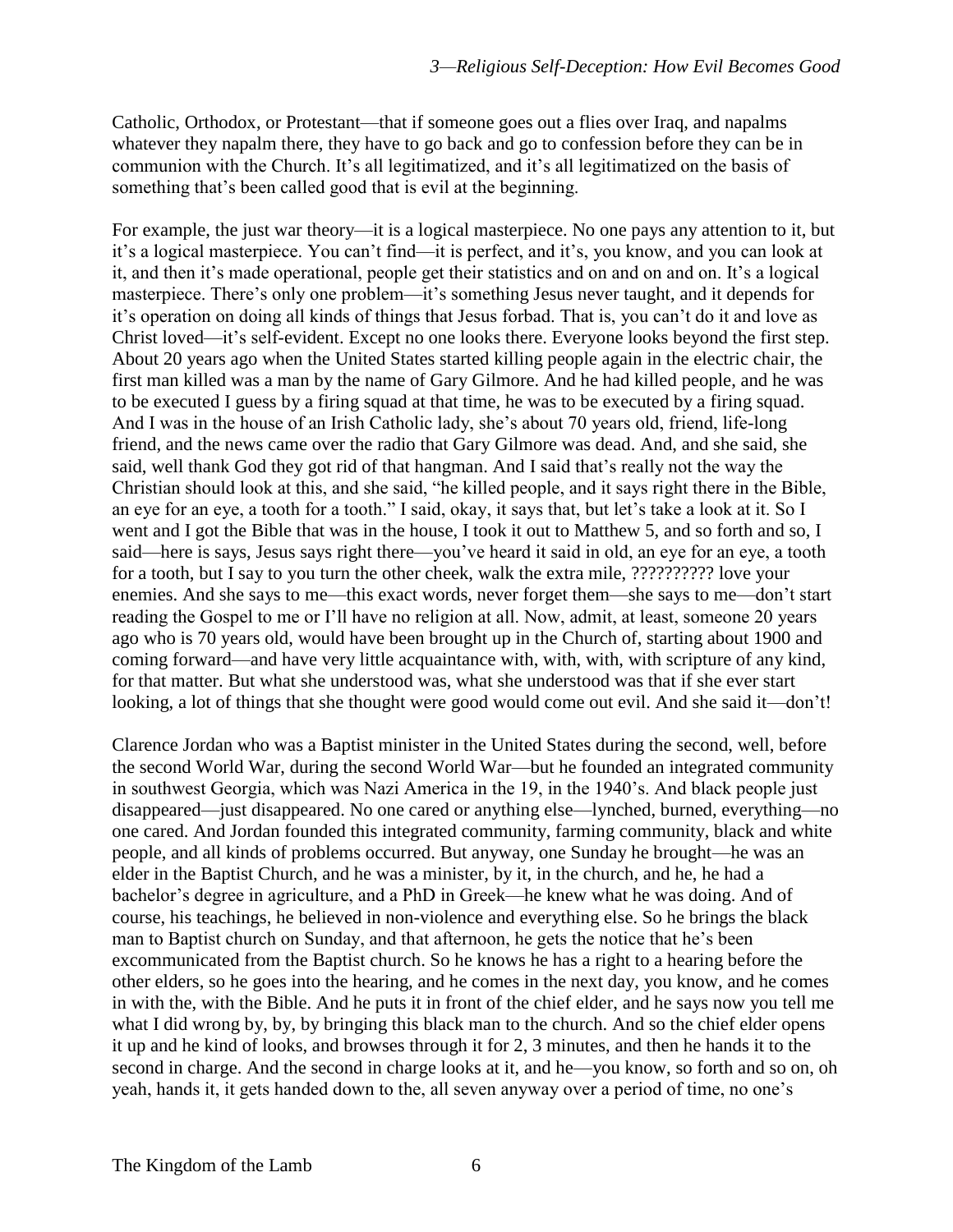saying a word, just kind of browsing through the pages. Finally, the seventh guy takes it, just closes the book and he says, Clarence, he said, we don't care what it says in the Bible, we don't want any niggers in the church. That's pretty much what the lady was saying in Boston, who said don't, don't have, start reading the gospel to me. And that's pretty much what the church is doing in general, in terms of violence and homicide and destruction justified under the name of Jesus. It's saying, we don't care what Jesus says, we're gonna do it our way. And of course, we're reaping the fruits of it all over the world. America and Ireland, Latin America, South America, Africa, Russia, Ukraine—ceaseless—Bosnia, Serbia, Croatia—and it, no, no one, no one even thinks it's going to get better. And it's all justified.

The logical schemes, the papers that are written, the books that are written justifying it magnificent in terms of their intellectual work. The only problem is, they're starting with untruth, calling evil good. Saying that something can be done by a Christian to totally following Jesus every minute of his or her life, that Jesus could never do—attack in a spirit of hate, vengeance, homicide another human being. And this didn't just, you see, think about this—they get, the statistics are given, you know. Eighty-nine percent of the Catholics in, or Christians, 89% of the Christians in the United States during the Iraqi war approved of it. The Catholic churches in the area that I was, the symbol for winning over the Iraqis and so forth and so on was a yellow ribbon—there were, I am not, I am not exaggerating, I'm telling you truth—yellow ribbons around pulpits in churches, they were on crosses, they were on altars, they were on pews, they were on stations of the cross—they were all over the place. Symbols of victory over the Iraqis—homicidal victory over the Iraqis, mass homicide over the Iraqis. And the priests and the bishops and the ??????? and the statistics were out—88% or something like that of the Christians in the United States approved of the Iraqi war. I just confirm what Dan Berrigan said a few years ago—in matters of religion, statistics is the last ???????? of the infirm mind. Makes no difference how many people approved it—the issue is what did Jesus say. Makes no difference whatsoever - it's not a numbers game. Truth doesn't rely on how many people say yes or no to it. There was one time when everyone in the world thought the world was flat—didn't make the world flat. But this business of self-deception, and that's where I want to raise here now, is a very, very tricky sort of thing. And that paper that I handed out to you earlier, we'll take a look at now. Because what I want to point is, as clear as it is logically, that we lie to ourselves about what is self-evident, and then we can build whole worlds that make sense—the only problem is, they are built on unreality, personally or collectively, and they will meet reality and there will be destruction. That's clear enough schematically, but the actual operation of the religious selfdeception—bad faith, or the sin against the Holy Spirit—is something very, very—very, very subtle. So I put together three little—several definitions here of what self-deception, or the selfdeceiver, and I just thought I'd go over with, over them with you for a second, and we can take a look at each one of them, and you can get a feel for what this is all about.

The self-deceiver, the first one, the self-deceiver is one who resolutely refuses to look at his or her beliefs, because they know very well they won't see what they want to see. That's the woman in Boston. Don't start reading me the Gospel, or I've no religion. I, I'm just not gonna look. Because I, if I start looking, I know I won't see what I want to see. A very, very subtle, tricky motivation. How about the second one? The self-deceived, the self-deception is to intentionally persuade oneself to believe what one knows it not true—to intentionally oneself to believe what one knows is not true. I see this in terms of those people that on the one hand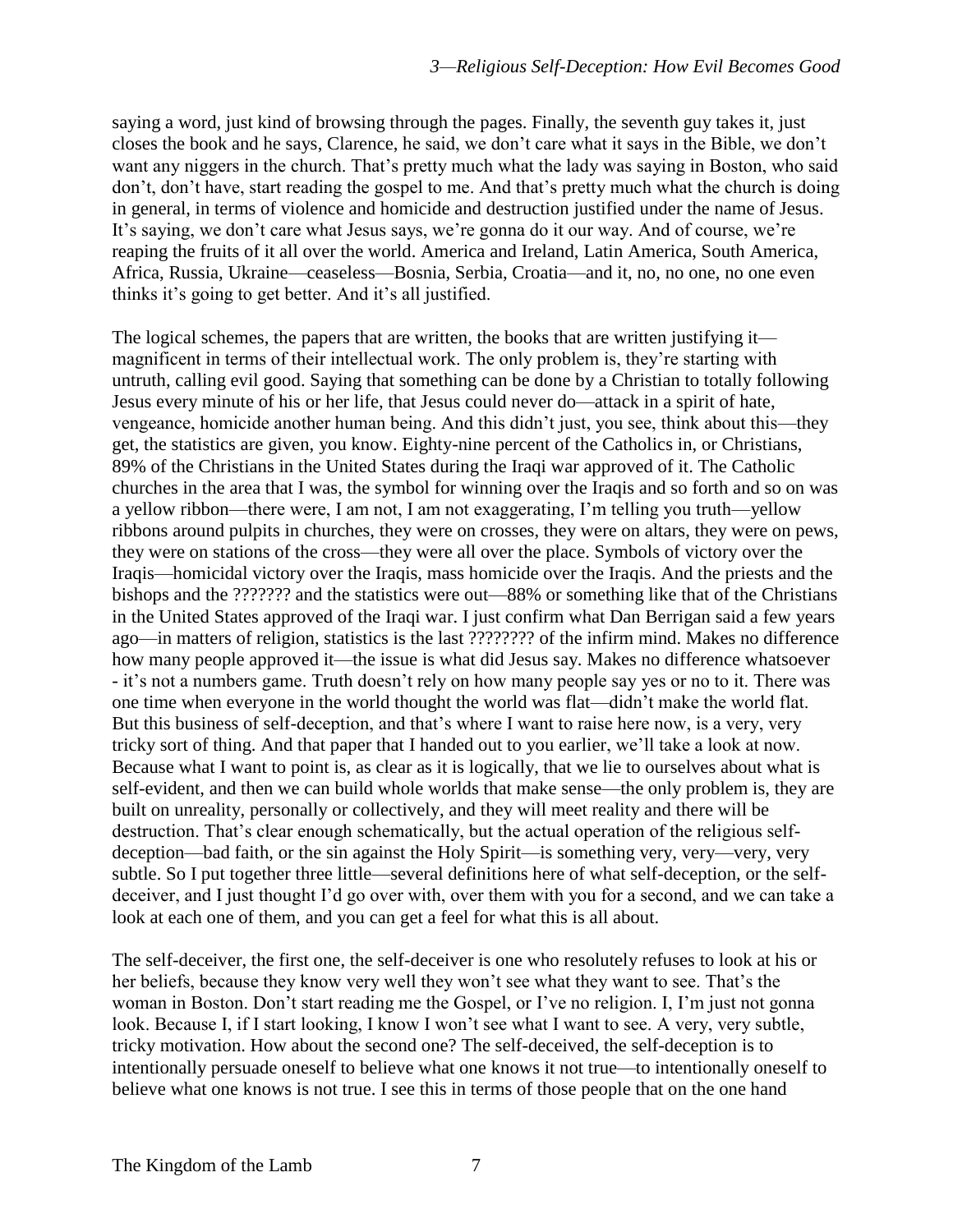support violent revolution in the name of Christianity. And try to make Jesus a zealot and a supporter of violent revolution on behalf of the poor—there is no such Jesus around. Jesus lived in the midst of people who lived on the margins of destitution His whole life. Those are the people He preached to 95% of the time. And His preachings are entirely preachings of nonviolent love of friends and enemies—to the poor, as well as to the rich. And so, the effort to work at saying Jesus is violent revolutionary—and yet there's the document in front of you, Matthew, Mark, Luke and John—no possibility. But it's intentionally to persuade oneself, that this is how it is.

Then on the other side, we have the just war people. The chief of chaplains during the Vietnam War in the United States, who was subsequently rewarded with a cardinalship, wrote a book justify what Thomas Merton called an overwhelming atrocity, the Vietnam War—a war that we know now, where one child out, where one child out of two who was born between 1965 and 1974, born, never reached the age of 5—they were killed in some form or another. A war that we know that all kinds of things took place in terms of deception, in terms of mass murder, and here was the chief of chaplains writing, persuading himself and persuading others, that this was something that was consistent with following Jesus.

Three—the self-deceiver is one who lies with sincerity, who convinces himself or herself of what they even they know is not so, sincerity is no test of truth. The Nazis were—no one was more sincere than Nazis. The truth is what is objectively there—what does Jesus teach and what does He act, ask of His followers. The same thing is also true about longevity. Longevity is no test of truth. Society, individually, a society individually a person or collectively societies, can follow a truth, can follow an untruth, for centuries. For example, the burning of Jews and heretics at the stake went on for 600 years. The first, ???????, the first burning of a heretic, that we know of, occurred in 1248 in Troyae, France—and the last one occurred in August of 1828, in Valencia. Six hundred years of burning heretics at the stake and justified, longevity has nothing to do with truth. Burning heretics at the stake is nothing that Jesus would do—it was wrong in 1248, it was wrong in 1828, it was wrong for 600 years in between, and it was wrong because it was inconsistent with loving as Christ loved, seeking first the kingdom of God.

The next—the self-deceiver is one who feels there is nothing to be seen because he know very well, or she knows very well, there is something unbearably distressing to be seen. How many times had it occurred, over the years, that people have told me that they have tried to put retreats or workshops together on Christian non-violence, you know, and they could hardly get a soul from the parish. They couldn't get the priest, they couldn't get the brothers, they couldn't get the sisters, they couldn't get the laity, you know. And the answer is always, ah, there's nothing there, always the same answer, there's nothing there, I know that stuff, that's, that's Quaker stuff, you know, that's naivety, that's unreality—there's nothing to be seen, because they know very well that there's something unbearably distressing to be seen. Specifically, the logic of their life is based on an untruth, and a great deal would have to change if they could not employ coercion and violence and hurt to get done what they want to get done—in fear.

So let's just look at one more. Self-deception is making oneself believe or forget something of critical importance, which points overwhelmingly to conclusions opposite to the ones adopted by the self-deceiver. In other words, it is critically important that Jesus was non-violent. It is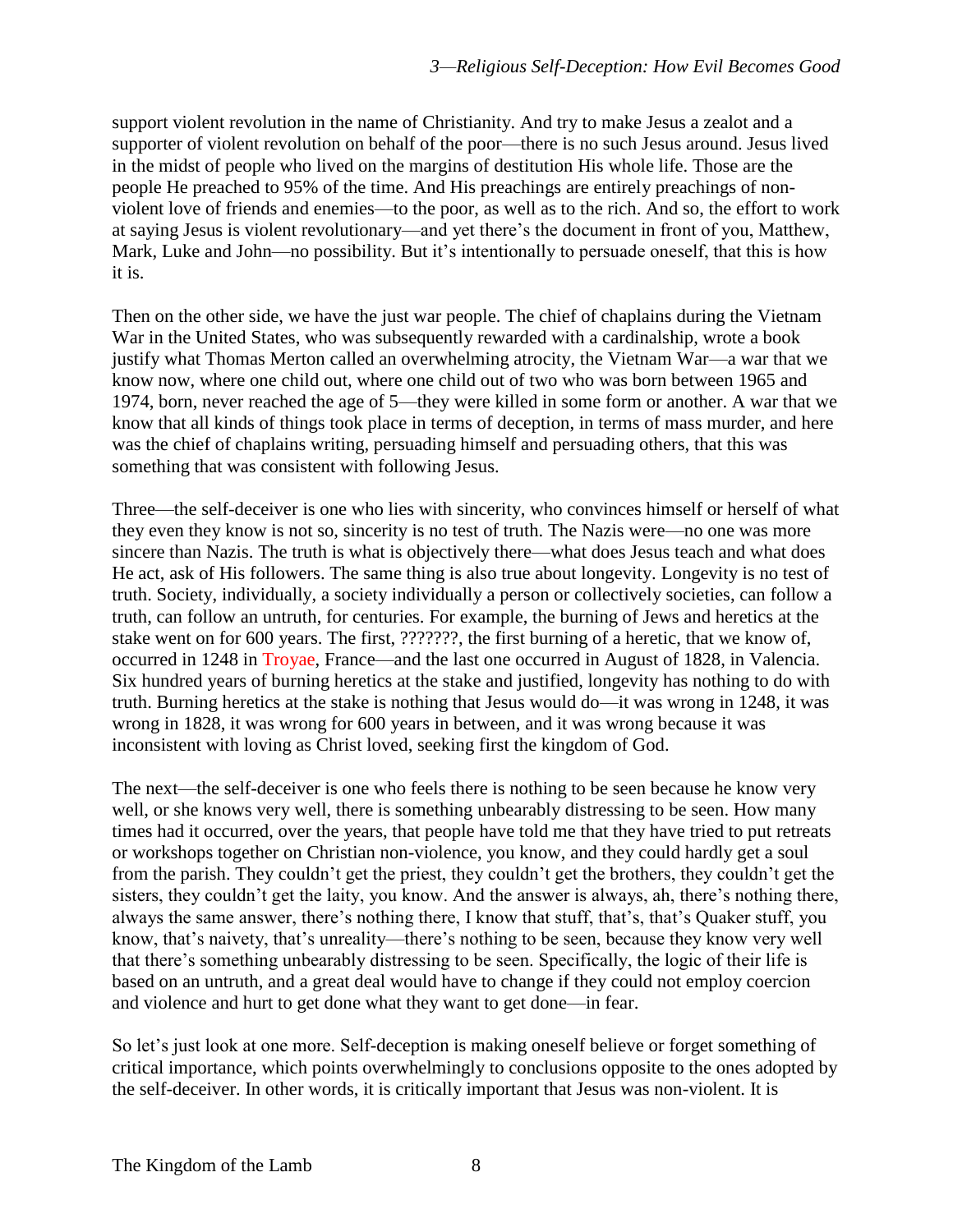critically important that He taught a way of non-violence, of friends and enemies. It is critically important that original Christianity was non-violent. Stephen, Paul, and so forth and so on, those are critical matters, so we won't even look at that. It's critically important that the cross itself is the presentation of a man in an ultimate crisis, being attacked by violence and responding nonviolently to it. The cross is a symbol of non-violent love. It is not the sword. It is not a symbol of revenge. It's returning good for evil, not hurt for hurt. Father, forgive them, and so forth, for they know not what they do. These are matters of critical importance that are simply ignored or forgotten—and hence, evil is called good.

Now what I want to point out here is this—it is one thing, and follow this very, very carefully it's really important for examination of conscious on this matter, and for helping people do it. It is one thing to call evil good up here, and then to build a whole world around it, and when people do these sorts of things, you know, error likes company—there's always other people around to join with, who help you call evil good because they want to call evil good. But here's the point what happens, what happens when someone is born into this kind of community or family, or with that kind of parent that is calling evil good? When a child is born and nurtured from childhood on forward, believing that something that is evil is good? He or she is not in the same position as the person who in the beginning called evil good—they can't even see it's not good, for the most part. On August 6, 1987, I was at Medjugorje with, with ?????????? who was the Catholic chaplain for the Hiroshima/Nagasaki bomb crew. And we're saying the station of the cross on morning of August 6, 1987, along side—going up crucifix. And about 8:13 in the morning, which is time of the dropping of the Hiroshima bomb, we stopped just for a moment of silence. And at 8:13 when, I counted kind of, you know, 8:11, 8:12—and at 8:13 there was silence, and all of a sudden this army chaplain of 20 years, he would have been about 30 years old at that time, or a little more—all of sudden, he burst into tears. And with kind of a choking, tear—crying, almost wailing kind of feel- uh, emotion, he kept saying over and over again, how did I miss? How did I miss it? Meaning, how did he miss the fact that he was part of the process that told people that it was consistent with following Jesus, with following, with doing what God wanted them to do as Christians, to go out and bomb people and kill people. How did he miss it? Well one of the things that's clear is, one of the great helps of missing it is that the community he was born into was not telling the truth from the cradle on forward. And so he was nurtured in it, as I was. Quite frankly non-violence was a non-thought, growing up—it wasn't even an issue in the Christian life, the Irish Catholic life of Boston—wasn't even there, wasn't even a thought.

And so we come to this—I thought I'd read you this, and this is about the problem that we're talking about. It was written by a Jesuit, 1945—Claude Hidehaus. He says, "There is nothing that so damns a person as holding or expressing, from holding expressing intelligent opinion, as to be labeled imprudent by the self-constituted prudent of this world. Now since their prudence consists in following the majority, it seems fair to ask why it is not prudent or virtuous for a Christian to practice cannibalism wherever that practice is customary. Perchance, if a group of Christian teachers were to settle among cannibals, and perhaps give them a few recipes to make their diet a little more eloquent, and, elegant and nutritious, the cannibals would show their gratitude by giving the Christian missionaries money for a nice school with a cross on top of it. Then the cannibal visitors to the school might discover that the Christian teachers have private convictions about cannibalism, but were much too realistic to be dogmatic about them when talking to cannibals. Cannibal ladies would be charmed by such tact and fine manners on the part